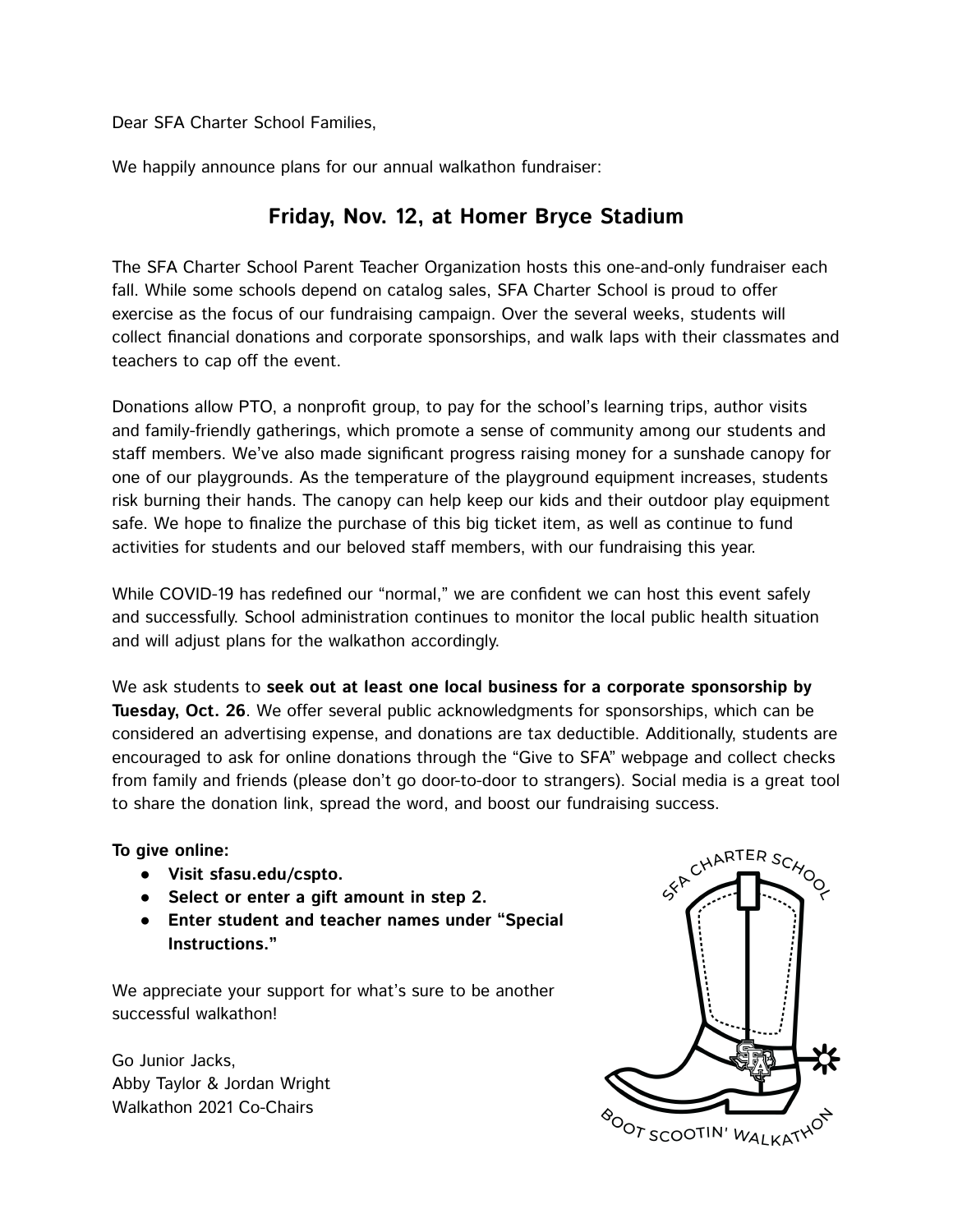## Dates to Remember

Tuesday, Oct. 26 **Collection #1:** Return collection envelope in take home folder; sponsor form/donation and additional T-shirt orders also due. Tuesday, Nov. 2 **Collection #2:** Return collection envelope in take home folder. Tuesday, Nov. 9 **Final Collection:** Return envelope in take home folder. Friday, Nov. 12 **Walkathon 2021 at Homer Bryce Stadium**

# Quick Reference Guide

- $\triangleright$  Aim to collect at least one corporate sponsorship. Encourage online donations through the "Give to SFA" webpage. Be mindful of collection dates to help your student's class win a prize. Donations are not dependent on the number of laps walked.
- $\triangleright$  All donations are tax deductible. Tax receipts are available upon request. Please ensure all information on collection envelopes/forms is accurate and legible.
- ➢ **PTO provides each student with a free t-shirt the week of the event.** To order additional t-shirts, return the order form and payment no later than **Tuesday, Oct. 26**.

## Incentives

#### **Individual Students:**

- Raise at least \$50 in donations: Receive raffle entry for an SFA Charter School crew neck sweatshirt. One winner per grade level will be drawn (six total).
- Collect at least one sponsorship: Receive a raffle entry to act as coach Jackie's assistant PE coach. One winner per grade level will be drawn (six total).

#### **Classes:**

- Raise the most in donations per collection period: Display walkathon spirit stick outside classroom and receive a sweet treat.
- 100% class participation (each student raises any amount): Receive extra outside play. (Just an incentive to encourage teamwork; regular outside play will still happen regardless if this milestone is reached.)

#### **Grade Level:**

● Raise the most in donations: Walk the first laps while carrying the spirit stick at the walkathon and receive a pizza party and hat day.